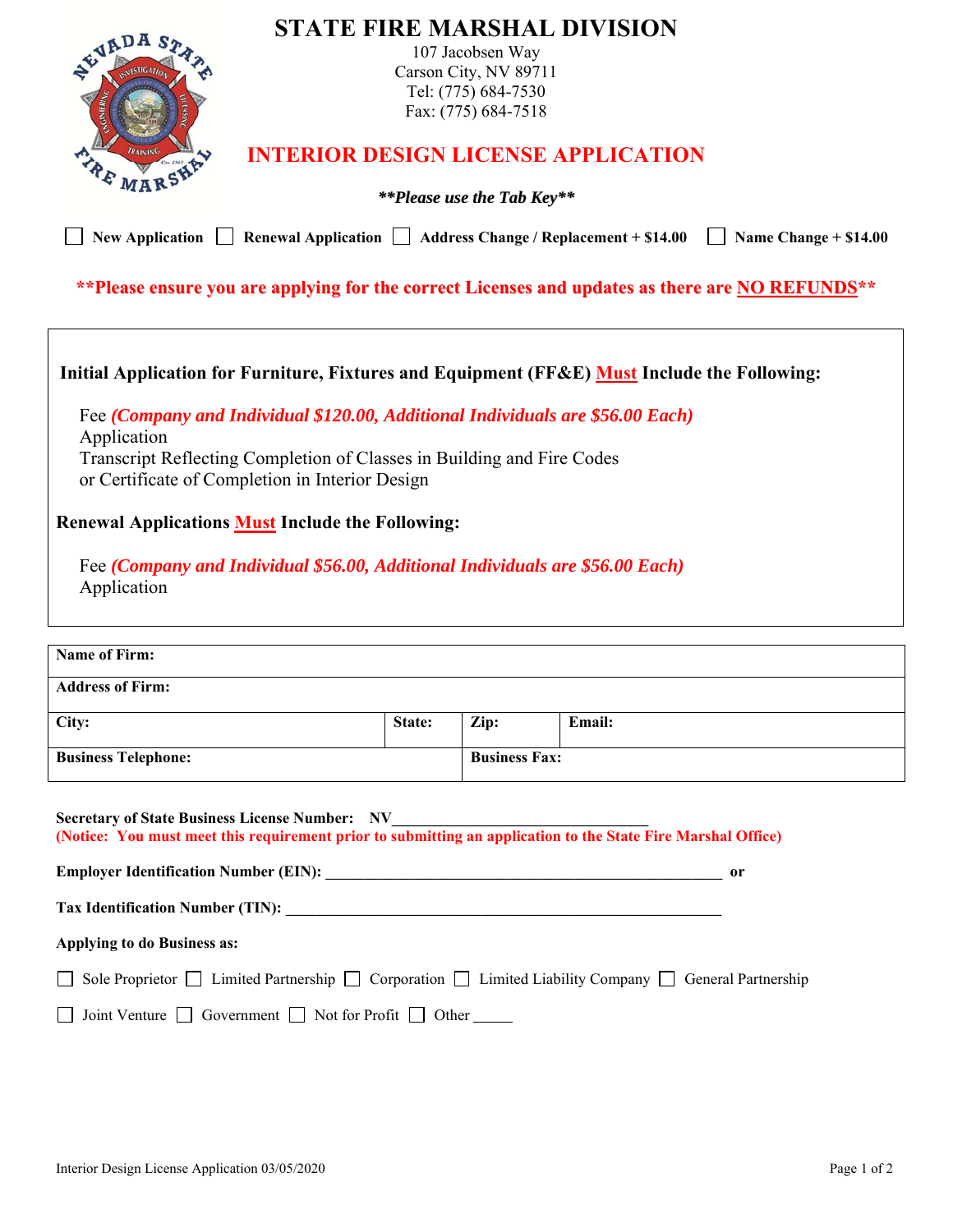*GIVE NAME OF OWNER: If applicant is a partnership, give name of each partner. If a corporation, give name of officer and manager responsible for each type of service for which license is sought.* [THIS INFORMATION IS MANDATORY]

| Name:          | Title:                            |
|----------------|-----------------------------------|
| Date of Birth: | <b>Social Security Number: --</b> |
|                |                                   |
| Name:          | Title:                            |
| Date of Birth: | <b>Social Security Number: --</b> |

| <b>Resident Agent:</b> |        |      |                            |
|------------------------|--------|------|----------------------------|
| <b>Agent Address:</b>  |        |      |                            |
| City:                  | State: | Zip: | <b>Business Telephone:</b> |

## **List of Employees**

| $\overline{\phantom{0}}$<br>__<br>Name | C of R Number | <b>Expiration Date</b> |
|----------------------------------------|---------------|------------------------|
|                                        |               |                        |
|                                        |               |                        |
|                                        |               |                        |
|                                        |               |                        |

## **Liability Insurance Information**

| <b>Name of Carrier:</b>    |               |                      |                     |
|----------------------------|---------------|----------------------|---------------------|
| <b>Address of Carrier:</b> |               |                      |                     |
| City:                      | <b>State:</b> | $\mathbf{Zip:}$      | Local Agent's Name: |
| <b>Business Telephone:</b> |               | <b>Business Fax:</b> |                     |

**Has your firm ever been convicted, either administratively or criminally of violating the Nevada Revised Statutes, State Fire Marshal Regulations in this state?**  $\Box$  Yes  $\Box$  No

**Have any of the owners or principals of the firm been convicted, either administratively or criminally of violating the Nevada Revised Statutes, State Fire Marshal Regulations in this state?**  $\Box$  Yes  $\Box$  No

*If you answered yes on either of these two questions, please attach a separate sheet with the explanations of the convictions and what the outcomes and penalties were.* 

*I hereby certify that I am familiar with the Nevada Revised Statutes and the Nevada State Fire Marshal Regulations and that all statements made by me on this application are to best of my knowledge true and correct. I am aware of the provision of Chapter 616 of the Nevada Revised Statutes relating to Industrial Insurance for employees. I also understand that any false statements or material misrepresentations on this application may be cause for denial, suspension or revocation of the license.* 

*I hereby authorize the Nevada State Fire Marshal and any of their properly authorized assistants to enter, examine and inspect any premises, building, room or establishment related to the business to determine compliance with the provisions of State Law Regulations and Standards adopted by the Nevada State Fire Marshal.* 

**INSTRUCTIONS FOR SIGNING:** An application by an individual must be signed by that individual - An application by a partnership must be signed by each partner - An application made by a corporation must be signed by an officer of the company.

**Signature Title 3 (2012)** 

**\_\_\_\_\_\_\_\_\_\_\_\_\_\_\_\_\_\_\_\_\_\_\_\_\_\_\_\_\_\_\_\_\_\_\_\_\_\_\_\_\_\_\_\_\_\_\_\_\_\_\_\_\_\_\_ \_\_\_\_\_\_\_\_\_\_\_\_\_\_\_\_\_\_\_\_\_\_\_\_\_\_\_\_\_\_\_\_\_\_\_\_\_\_\_\_\_\_\_\_\_\_\_\_\_\_ Signature Title 3 (2012)** 

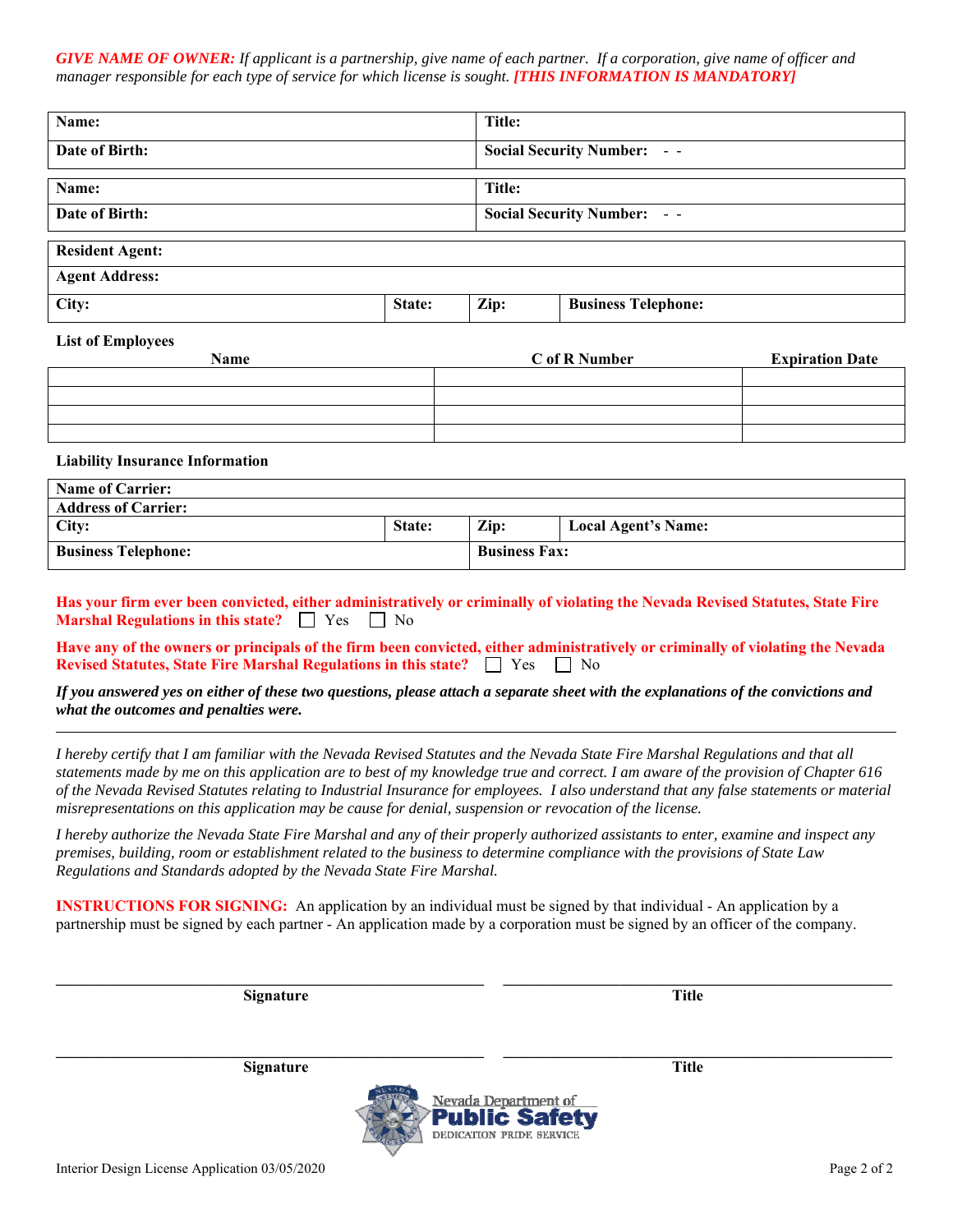

**New Application Renewal Application Address Change / Replacement - \$14.00 Name Change - \$14.00 \*\*Please ensure you are applying for the correct Certificates and updates as there are NO REFUNDS\*\***

| <b>Full Legal Name:</b> |               |                  |                                          |
|-------------------------|---------------|------------------|------------------------------------------|
| <b>Mailing Address:</b> |               |                  |                                          |
|                         |               |                  |                                          |
| City:                   | <b>State:</b> | $\mathbf{Z}$ in: | <b>Email:</b>                            |
| Telephone:              |               |                  | <b>Social Security or Tax ID Number:</b> |

| Date of Birth: |     |         | Age: | Sex:               | Male | Female            |  |
|----------------|-----|---------|------|--------------------|------|-------------------|--|
| Height:<br>Ft. | In. | Weight: |      | <b>Hair Color:</b> |      | <b>Eye Color:</b> |  |

**TYPE OF SERVICE -** *Certificate of Registration Fee must be enclosed!!* 

| Initial Application for Furniture, Fixtures and Equipment (FF&E) Must Include the Following:                                                                                                                               |
|----------------------------------------------------------------------------------------------------------------------------------------------------------------------------------------------------------------------------|
| Fee (Company and Individual \$120.00, Additional Individuals are \$56.00 Each)<br>Application<br>Transcript Reflecting Completion of Classes in Building and Fire Codes<br>or Certificate of Completion in Interior Design |
| <b>Renewal Applications Must Include the Following:</b>                                                                                                                                                                    |
| Fee (Company and Individual \$56.00, Additional Individuals are \$56.00 Each)<br>Application                                                                                                                               |

## **Employment Record** *(List all your employers for the past two years)*

|                 | <b>Presently Employed by:</b> |           |       | From: | <b>To:</b> Present |      |
|-----------------|-------------------------------|-----------|-------|-------|--------------------|------|
| <b>Address:</b> |                               |           |       | City: |                    |      |
| State:          | Zip:                          | Tel. No.: |       | Fax:  |                    |      |
|                 |                               |           |       |       |                    |      |
| Firm:           |                               |           |       | From: | To:                |      |
| <b>Address:</b> |                               |           | City: |       | State:             | Zip: |
|                 |                               |           |       |       |                    |      |
| Firm:           |                               |           |       | From: | To:                |      |
| <b>Address:</b> |                               |           | City: |       | State:             | Zip: |